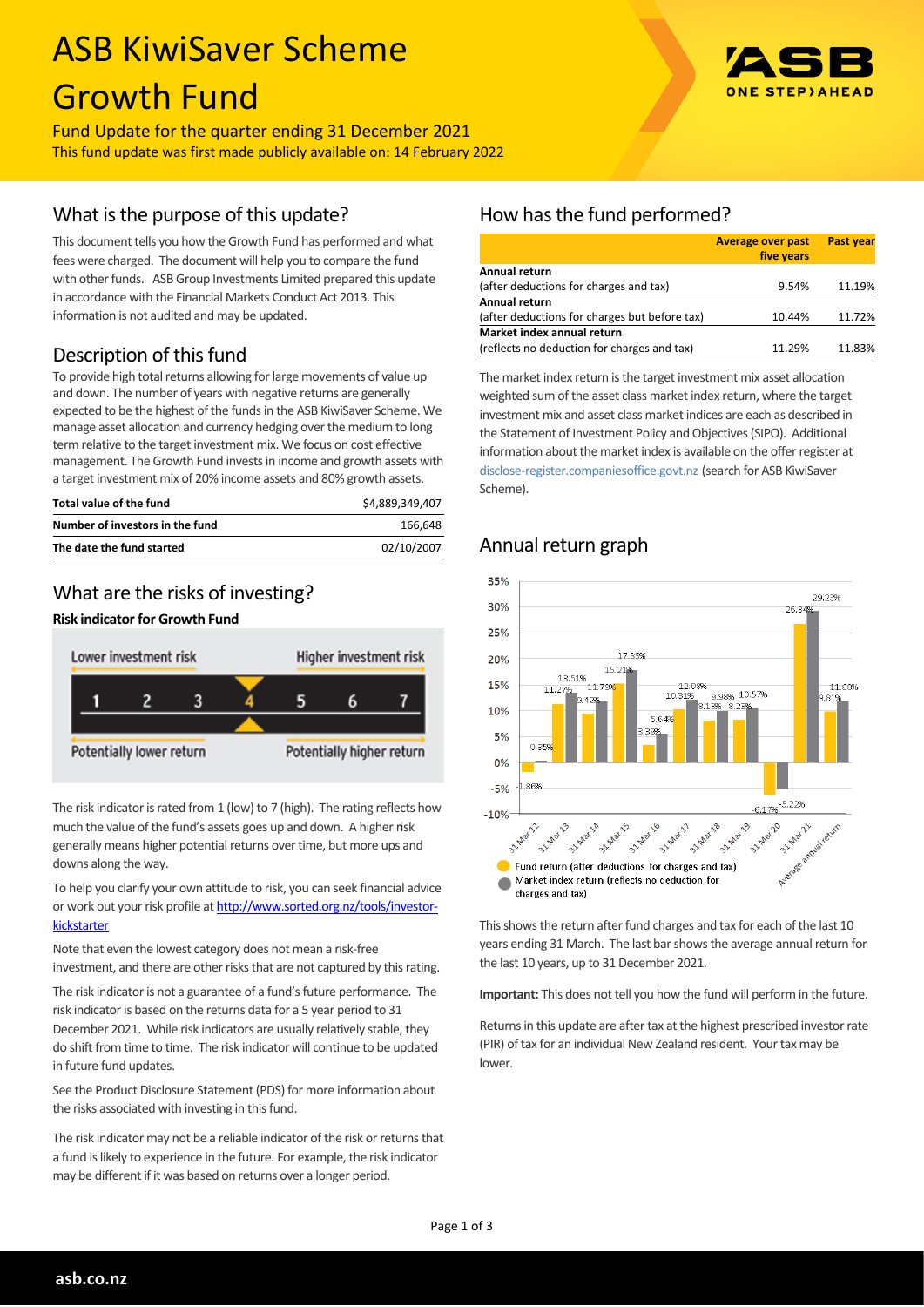## What fees are investors charged?

Investors in the Growth Fund are charged fund charges. In the year to 31 March 2021 these were:

|                                             | % of net asset value       |
|---------------------------------------------|----------------------------|
| Total fund charges <sup>1</sup>             | 0.70%                      |
| Which are made up of:                       |                            |
| Total management and administration charges | 0.70%                      |
| Including:                                  |                            |
| Manager's basic fee                         | 0.70%                      |
| Other management and administration charges | 0.00%                      |
| <b>Total performance-based fees</b>         | 0.00%                      |
| Other charges                               | Dollar amount per investor |
| Membership fees <sup>2</sup>                | \$30.00                    |

*<sup>1</sup>Currently no GST or other tax is payable on the fees.* 

*<sup>2</sup>The membership fee was removed from 28 September 2021. Prior to its removal it was charged at \$2.50 per month, in arrears.*

Investors may also be charged individual action fees for specific actions or decisions (for example, for withdrawing from or switching funds). These fees are not currently charged for the fund.

Small differences in fees and charges can have a big impact on your investment over the long term.

#### Example of how this applies to an investor

Jason had \$10,000 in the fund at the start of the year and did not make any further contributions. At the end of the year, Jason received a return after fund charges were deducted of \$1,119.00 (that is 11.19% of his initial \$10,000). Jason also paid \$30.00 in other charges. This gives Jason a total return after tax of \$1,089.00 for the year.

### What does the fund invest in?

#### **Actual investment mix**

This shows the types of assets that the fund invests in.



#### **Target investment mix**

This shows the mix of assets that the fund generally intends to invest in.

| Cash and cash equivalents    | 1.00%  |
|------------------------------|--------|
| New Zealand fixed interest   | 11.50% |
| International fixed interest | 7.50%  |
| Australasian equities        | 33.00% |
| International equities       | 37.50% |
| Listed property              | 3.50%  |
| Unlisted property            | 0.00%  |
| Commodities                  | 0.00%  |
| Other <sup>^</sup>           | 6.00%  |
|                              |        |

#### **Currency hedging**

As at 31 December 2021 the fund's exposure to assets denominated in foreign currencies was 67%, of which 57% was hedged. This means the fund's unhedged foreign currency exposure was 29% of the net asset value of the fund. More information on our currency hedging policy can be found in the SIPO on the offer register at disclose-register.companiesoffice.govt.nz (search for ASB KiwiSaver Scheme).